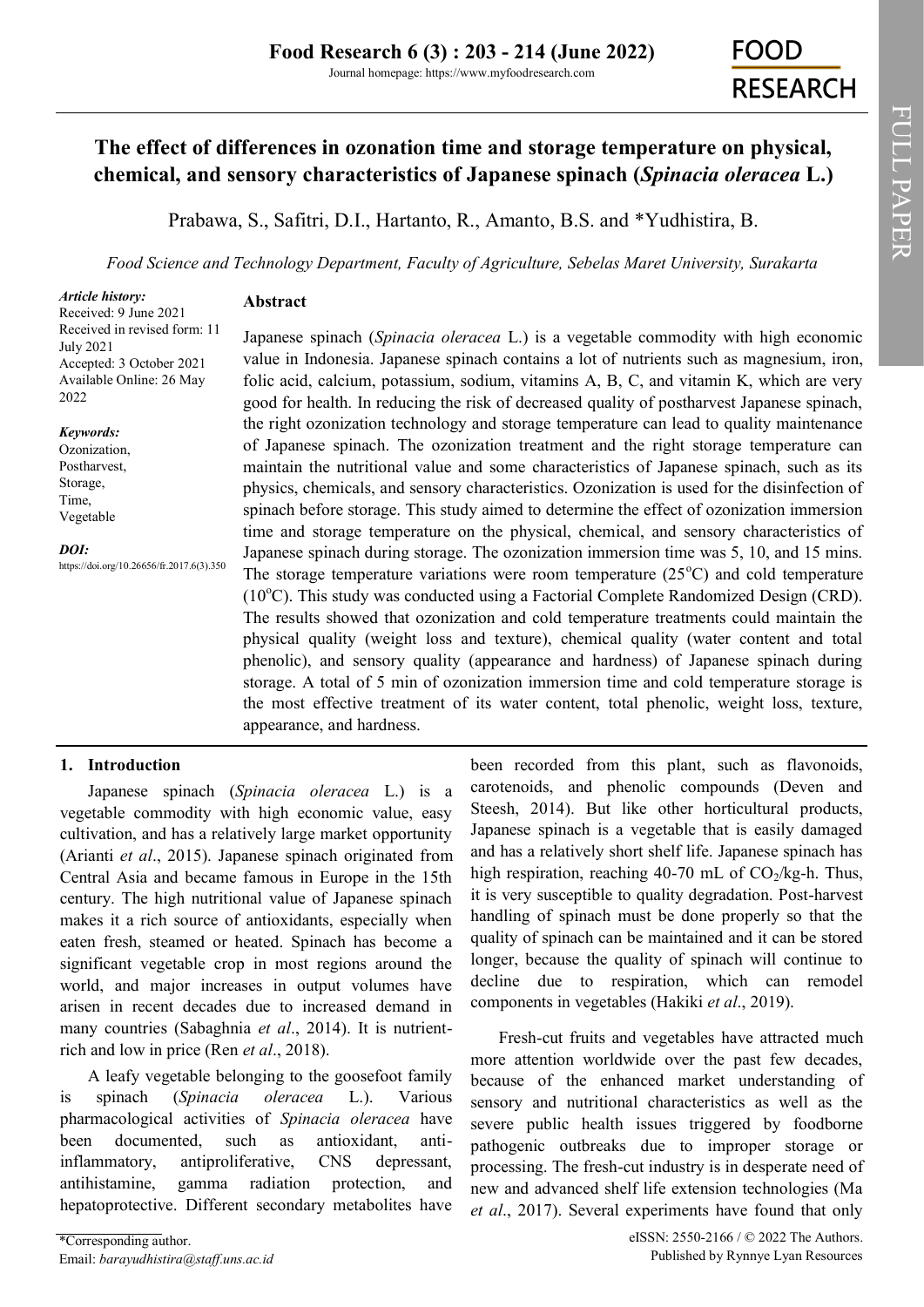FULL PAPER

low ozone amounts (less than 0.5 mg/L) can destroy microorganisms in water, and even ozone can sterilize water. Ozone is a strong disinfectant, concentrations of 0.02 mg/L can be toxic to *Escherichia coli* and *Streptococcus facealis*. Ozone will react with cell protoplasm by acting as an oxidizing agent. Preservation of vegetables with ozone will not change the nutritional content because of the content of hydroxyl radicals (- OH), a free radical that has a very high oxidation potential (2.8 V), more than ozone (1.7 V) and chlorine (1.36 V). To extend the shelf-life of the vegetables, water containing ozone gas may be used to wash fruits and vegetables until they are sterile without eliminating colour, fragrance, or decaying organic compounds in food. The application of ozonization technology to tomatoes has been proven to extend the freshness of tomatoes by up to three weeks (Asgar *et al*., 2015). Ozonated-water washes are more effective at reducing microbial loads of the studied fruits and vegetables compared to simple water dipping. Washings of both deionized water and ozonated water are less susceptible to total watercress coliforms. In explaining the reduction of microbial loads, a Weibull-based model was adequate and could lead to developing more efficient sanitizing processes (Alexandre *et al*., 2011).

In addition to the ozonization treatment, it is also important to note that postharvest vegetable storage is effective in maintaining its quality. One of the factors that damages the quality of postharvest food is storage temperature. There is a real effect caused by temperature on the shelf life of agricultural products. The FAO (Food and Agriculture Organization) states that each agricultural product is vulnerable to damage or decay whenever it is exposed to high temperatures due to increased respiration rates (Babaremu *et al.*, 2019). In maintaining spinach, which is a vegetable that is easy to rot, spinach is stored at a temperature of 10−15°C to keep it durable (Anakottapary, 2014). Storage temperature can affect natural maturation, injury, water loss, microorganism attack, and physical damage to decay. For a given temperature range, each increase in storage temperature can double the rate of chemical reactions (Babaremu *et al*., 2019). Therefore, the aim of this study was to determine the effect of ozonization immersion time and storage temperature on the physical characteristics such as weight loss and texture, chemical characteristics such as moisture content, phenolic content, pH, and chlorophyll, sensory characteristics such as colour, hardness, and appearance of Japanese spinach during storage.

Ozone and IR treatment completely lowered the artificial bioburden  $(1\times10^6 \text{ CFU/mL})$  by < 20 min, whereas UV treatment was < 40 min. Combination therapy showed a slightly improved order of UV and IR treatment, followed by ozone, followed by UV and IR, followed by ozone, and also showed a higher efficacy of UV and IR combination than individual therapies alone. These systems can conveniently be retrofitted through the food processing line to ensure that the product is safely decontaminated prior to shipment (Watson *et al*., 2020). Studies using 1.5 ppm of aqueous ozone have found an improved activity of antimicrobials against SCFA buffers (acetic, propionic, and butyric acid) in *Staphylococcus aureus*, *Enterica*, and *Klebsiella pneumonia* (Britton *et al*., 2020). The treatments are for aqueous and gaseous ozone. It has been shown to be successful in inactivating microorganisms such as both *Escherichia coli* and *Listeria innocuous*. Therefore, inactivating micro-organisms in microbiologically highrisk products such as fresh-cut green vegetables may be recommended for these applications. In ozone applications, however, sufficient steps should be taken to ensure product safety. In addition, extensive studies are needed to clarify the complex interactions and mechanisms of the antioxidant components of ozone and leafy vegetables (Karaca and Velioglu, 2014).

UV irradiation can be considered an important method to reduce *Salmonella* exposure in eggs. The advantage of this method is that it does not have a bad effect on eggs, is easy to apply and requires lower costs than ozone treatment (Mattioli *et al*., 2020). Combination treatment greatly decreased nitrate content and preserved a higher level of storage in terms of overall soluble solids (TSS) and ascorbic acid content relative to independent or untreated therapies. Combination treatment for chlorophyll content was slightly higher than control and ClO treatments but lower than ultrasonic treatment. The findings showed that tUS and ClO together are promising alternatives for reducing nitrate content and maintaining the consistency of leafy vegetables stored (Mu *et al*., 2020). As a post-harvest action step to inactivate microbial pathogens on goods, irradiation of fresh fruits and vegetables was used. *Pseudomonas fluorescens* (Pf) had high irradiation susceptibility and spinach and Romaine lettuce differed in their populations. These findings suggest that low irradiation values, resulting in low bacterial survival, are necessary to inactivate Pf in development (Olanya *et al*., 2015). On the surface of the spinach leaves, the antimicrobial effectiveness of the blend of X-ray irradiation and citric acid (CA) against *E. coli* O157:H7 and *Listeria monocytogenes* has been studied, and the mechanisms underlying their synergistic interaction have been elucidated. Cell counts of *E. coli* and *L*. *monocytogenes* as treated with 0.3 kGy X-ray irradiation and 1% CA mixture were also recorded. On O157:H7 and on spinach leaves, respectively, decreased by 4.23 and 3.69 log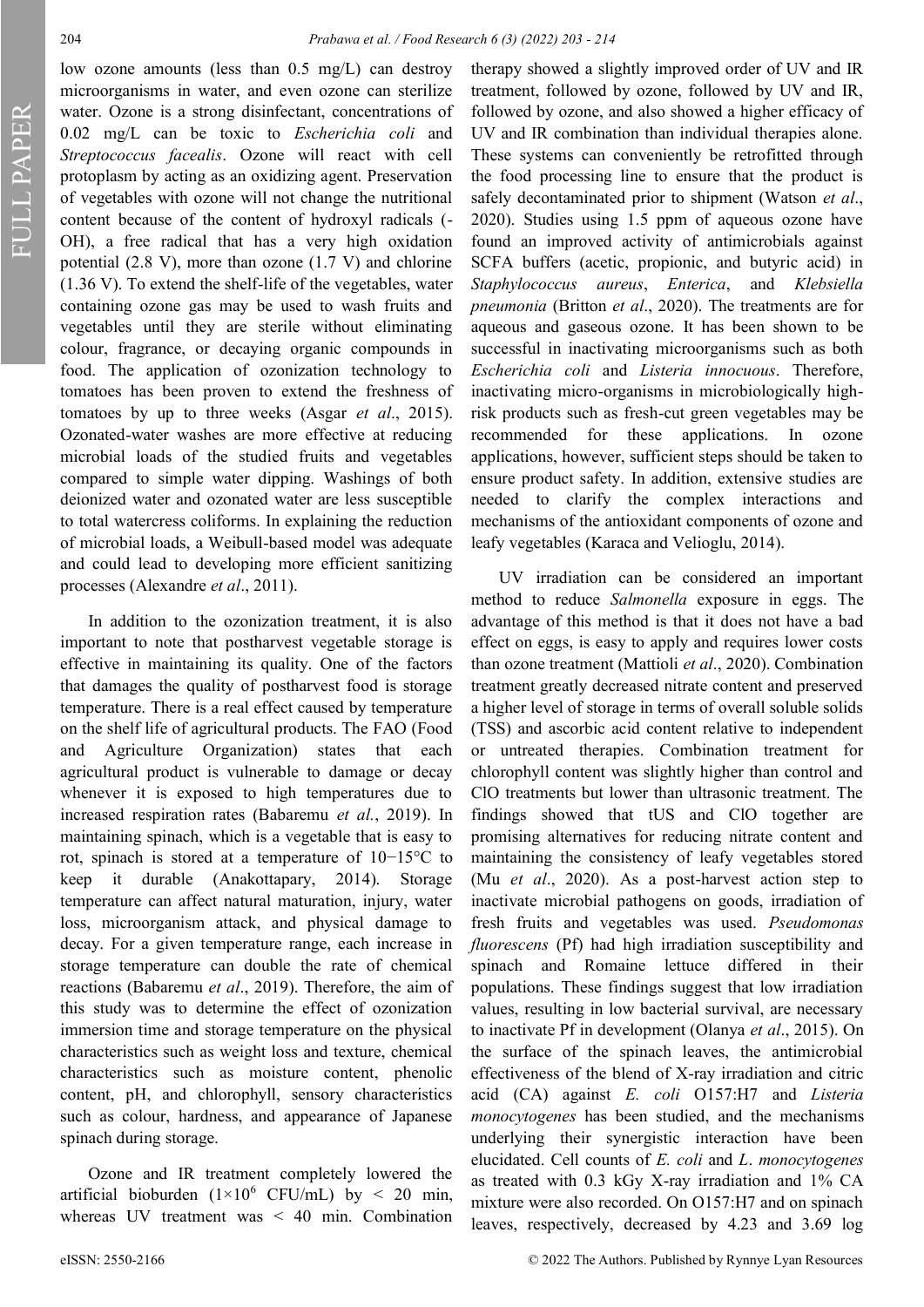CFU/mL. The synergistic decrease of *E. coli* O157: H7 and *L. monocytogenes* cell counts, the dual treatments for which were 0.95 and 1.14 log units, respectively (Jeon and Ha, 2020).

Spinach leaves inoculated with three pathogens were handled separately or simultaneously with UV-A light and AA. 3.50-, 3.29-, and 4.30-log CFU mL reductions in *E. coli* O157: H7, *Salmonella enterica* serovar Typhimurium, and *L. monocytogenes*, respectively, resulted in a 90-min concurrent application of UVA and AA. which included a reduction of 2.44-, 2.21-, and 3.42 -log in CFUs, respectively, due to the synergistic effect. Four mechanistic investigations were conducted to explain the process of this synergistic bactericidal impact (Jeong and Ha, 2019). Especially, these results imply that the deposition of these two pathogen strains on spinach epicuticle layers increases significantly when cells are grown under nutrient-restricted conditions, indicating that food safety research that only includes well-nourished cells can underestimate the attachment of surface production. This disparity in adhesion can be partly attributable to increasing heterogeneity of the cell surface charge, as defined by changes in the structure of the EPS and minor changes in the total charge of the cell surface for both *E. coli* O157: H7 and *S. enterica* serovar Typhimurium (Mayton *et al*., 2019). Based on our previous research, ozone treatment and freezing temperature of chicken meat were effective in maintaining pH and inhibiting the rate of increase of TBARS and TVB-N (Prabawa *et al*., 2019). The purpose of this study was to determine the effect of variations in ozonation time and storage temperature on the physical, chemical, and sensory analysis properties of Japanese spinach (*Spinacia oleracea* L.).

## **2. Materials and methods**

#### *2.1 Material*

The main ingredient used in this study is Japanese spinach (*Spinacia oleracea* L.), obtained from the Mutiara Organik Farmers Group, Ngablak, Magelang, Central Java, Indonesia. A Japanese spinach is selected that has fulfilled the harvest age of 35 days, there are no injuries to the leaves or stems, and the average size is uniform (about 30 cm).

#### *2.2 Experimental design and treatments*

This study used 2 factors, ozonization immersion time and storage temperature. The variations of ozonization soaking time used in this study are 5, 10, and 15 mins. The storage temperature variations used in this study are room temperature  $(25^{\circ}C)$  and cold temperature ( $10^{\circ}$ C). Ozonised Japanese spinach is packaged using a 10-micron plastic wrap and mica measuring  $17 \times 30$  cm

as a container and then stored for 2 days. Physical, chemical, and sensory characteristics of Japanese spinach were analyzed on the 0 and  $2<sup>nd</sup>$  day.

## *2.3 Ozonization*

As much as 1 kg of Japanese spinach is soaked in a reservoir filled with water with an ozone mixture using a D'ozone ozone generator. D'ozone ozone generators use a total of 6 ozone reactor types of Dielectric Barrier Discharge Plasma (DBDP), which can produce ozone at a rate of 150−500 grams/hour. Soaking is done for 5, 10, and 15 mins.

#### *2.4 Moisture content measurement*

Moisture content measurement used a gravimetric method (Liman *et al*., 2014). Japanese spinach leaves were crushed and weighed as much as 5 g. Empty porcelain plates were weighed and recorded as W0. Porcelain plates with specimens (leaves) were weighed and recorded as W1. Porcelain plates containing specimens were heated in an oven at 105°C for 24 hrs. Dry samples are cooled for  $20 - 30$  min under controlled conditions. The cooled sample is then weighed and recorded as W2. The moisture value is calculated using the formula.

Moisture Content (%) = 
$$
\frac{W1-W2}{W1-W0} \times 100
$$

Where  $W0 =$  empty porcelain plate,  $W1 =$  empty porcelain plate + fresh sample and  $W2$  = empty porcelain plate + dried sample.

#### *2.5 Total phenolic content measurement*

Total phenolic measurement was performed using the Folin-Ciocalteu method (Bajčan *et al*., 2013). A total of 0.2 mL of sample extract was dropped on a 50 mL volumetric flask and then diluted with water. Then, 2.5 mL of Folin-Ciocalteu reagent was added to the extract, which had been diluted. After 3 min, 7.5 mL of  $Na<sub>2</sub>CO<sub>3</sub>$ solution was added to the mixture. Then, the sample was added with distilled water to a volume of 50 mL, homogenized, and then allowed to stand at room temperature for 2 hrs. The solution was homogenized and the absorbance was measured using a UV-visible spectrophotometer at 765 nm. The total phenolic sample is expressed as gallic acid in mg/kg of fresh sample weight.

#### *2.6 pH measurement*

The pH measurement in this study uses a pH meter. As much as 5 g of Japanese spinach sheets are crushed and mixed with 20 mL of distilled water, then homogenized using a vortex for 5 mins. The pH is calculated at room temperature  $(25^{\circ}C)$  using a pH meter (PH-009-A pen-type pH meter) (Ramos *et al*., 2020).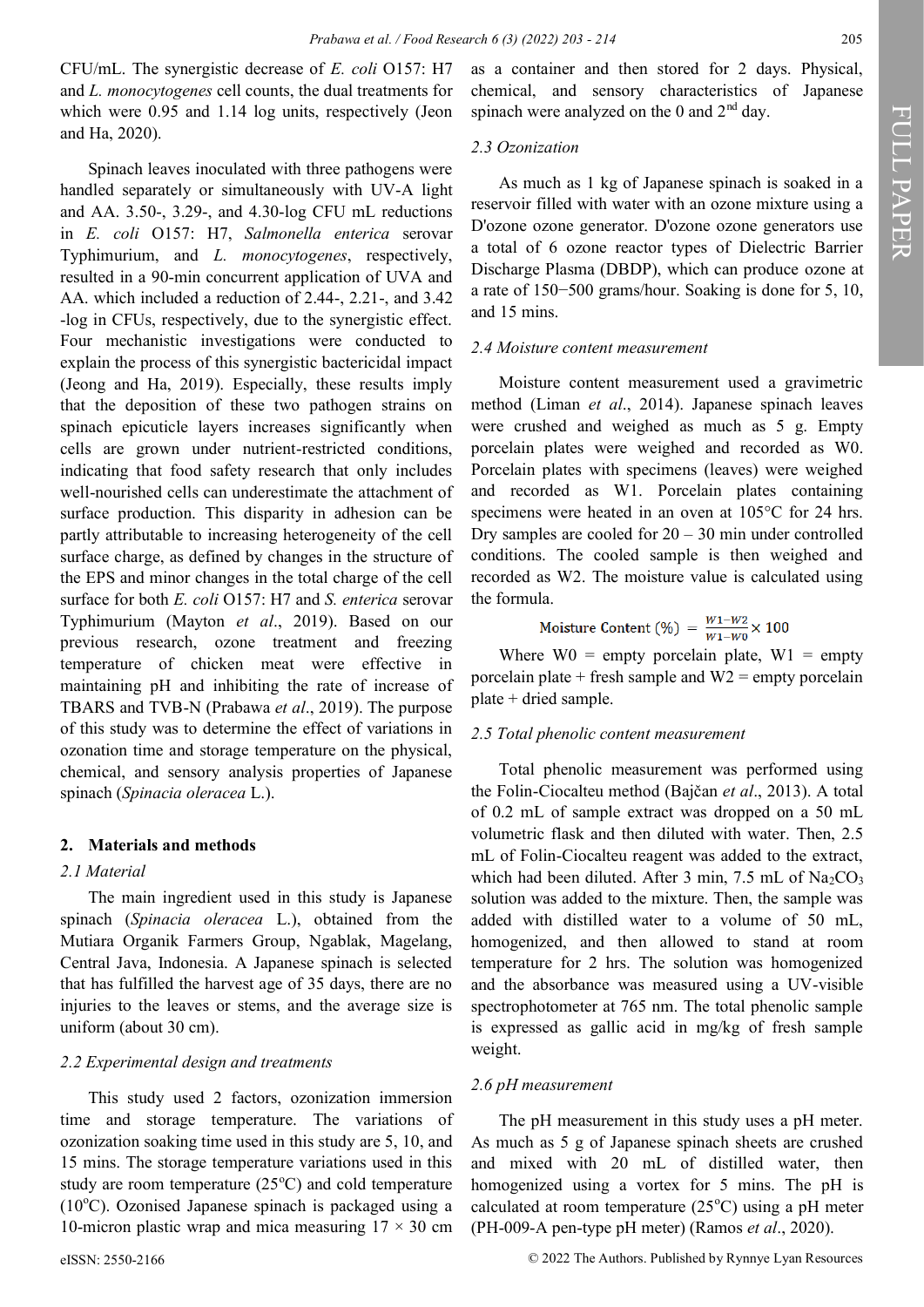FULL PAPER

## *2.7 Chlorophyll content measurement*

Chlorophyll content testing used a spectrophotometric method (Asimovic *et al*., 2016). As much as 1 g of leaves are crushed using a mortar and then extracted using 80% acetone, 100 mL, and stirred until the chlorophyll dissolves. The filtrate was measured for absorbance at wavelengths of 662 nm and 644 nm.

## *2.8 Weight loss measurement*

Weight loss testing using weight comparison methods (Jung *et al*., 2012). Samples were weighed on day 0 and after storage for two days. After weighing, the weight loss value is calculated using the formula:

Weight loss 
$$
(\%) = \frac{w_0 - w_1}{w_0} \times 100
$$

Where  $W0$  = sample weight before storage and W1 = sample weight after storage

## *2.9 Texture measurement*

Texture measurement used Universal Testing Machine (UTM) (Borowski *et al*., 2015). The sample was put on the UTM penetrator needle. One sheet of Japanese spinach was placed in a container penetrated to test the level of hardness of Japanese spinach leaves.

#### *2.10 Sensory analysis*

A descriptive test was used for sensory analysis based on the method of Kim *et al*. (2019). A total of 30 panellists will be asked to rate 4 sensory attributes to match the characteristics of Japanese spinach, including colour, texture, appearance, and overall. The preference rating uses a score of  $1 - 5$ . The scale for each sensory parameter is as follows: colour  $= 1$ : reddish, 2: pale reddish, 3: reddish white, 4: pale white, 5: yellowish. Texture = 1: mushy, 2: slightly mushy, 3: slightly chewy, 4: chewy, 5: very chewy. Aroma = 1: very rotten, 2: rotten, 3: fishy, 4: slightly fishy, 5: not fishy. Overall  $=$ 1: dislike very much, 2: dislike, 3: neutral, 4: like, 5: like very much.

#### *2.11 Statistical analysis*

This study used a completely randomized factorial design (RALF) with 2 treatment factors. SPSS version 22 and One-Way ANOVA were used to analyze the collected data.

#### **3. Results and discussion**

#### *3.1 Moisture content*

The amount of water contained in a material expressed as a percentage is referred to as its water content. Moisture content can be used as a product quality measure, as it is specifically based on product storage. The moisture content is calculated by subtracting the amount of humidity lost after 24 hrs at 105±3°C (Cristina *et al*., 2018). On the first and second days, the water content of Japanese spinach is calculated. The moisture content of Japanese spinach stored at a cold temperature is lower than the room temperature (Table 1). An increase in storage temperature can increase the water content relatively higher than a low temperature. Moisture content in the treatment of low storage temperatures and packaging can maintain freshness because the process of respiration rate is inhibited (Singh and Sagar, 2010). Respiration can increase water content due to the fact that the process of respiration can activate enzymes in material cells. Enzyme activity can increase hydrolysis to produce  $CO<sub>2</sub>$ and  $H_2O$ , and it can increase water content (Khan et al., 2017).

Table 1. Moisture content (%) of Japanese Spinach with different ozone treatment and storage temperature

| Day           | <b>Ozonization Time</b> | Storage Temperature $(°C)$    |                               |
|---------------|-------------------------|-------------------------------|-------------------------------|
|               | (mins)                  | 25                            | 10                            |
| 0             |                         | 90.796 $\pm$ 0.6 <sup>d</sup> | 89.581 $\pm$ 0.1 <sup>d</sup> |
|               | 5                       | $88.281 \pm 0.2^a$            | $87.050 \pm 0.2^a$            |
|               | 10                      | 88.977 $\pm$ 0.3 <sup>b</sup> | $87.691 \pm 0.2^b$            |
|               | 15                      | 89.541 $\pm$ 0.2 <sup>c</sup> | $88.306 \pm 0.0$ <sup>c</sup> |
|               | 0                       | 95.059 $\pm$ 0.1 <sup>d</sup> | $93.767 \pm 0.2^d$            |
| $\mathcal{L}$ | 5                       | $92.348 \pm 0.6^a$            | $89.867 \pm 0.1^a$            |
|               | 10                      | $92.999 \pm 0.2^b$            | 90.984 $\pm$ 0.3 <sup>b</sup> |
|               | 15                      | 93.997±0.3°                   | 91.731 $\pm$ 0.6°             |

Values are presented as mean±SD. Values with different superscript within the same column are significantly different according to the ANOVA test at the 5% significance level.

Japanese spinach treated with ozonation results in lower water content than without ozonation, but the longer the time of ozonization can increase the water content. Ozone can slow down the metabolism rate, close stomata, and cause ultrastructural changes in epicuticular wax so that it can inhibit the rate at which it increases water level (Lin *et al*., 2019). The longer the immersion time, the more the water content rises. This increase was caused by the oxidation of food reserves as a result of damage to fruit cell walls by ozone. Ozone reacts with easily oxidized cell components, especially cell components containing double bonds, sulfhydryl groups, and phenolic rings, so the ozone reaction with these cell components causes cells to become damaged and cell components to break down further into simpler compounds (Yasa *et al*., 2013).

#### *3.2 Total phenolic content*

A lot of polyphenols (200 mg gallic acid equivalent/100 g spinach) are known to be produced by spinach, which is a green vegetable (Derrien *et al*., 2018). Spinach contains types of polyphenols such as p-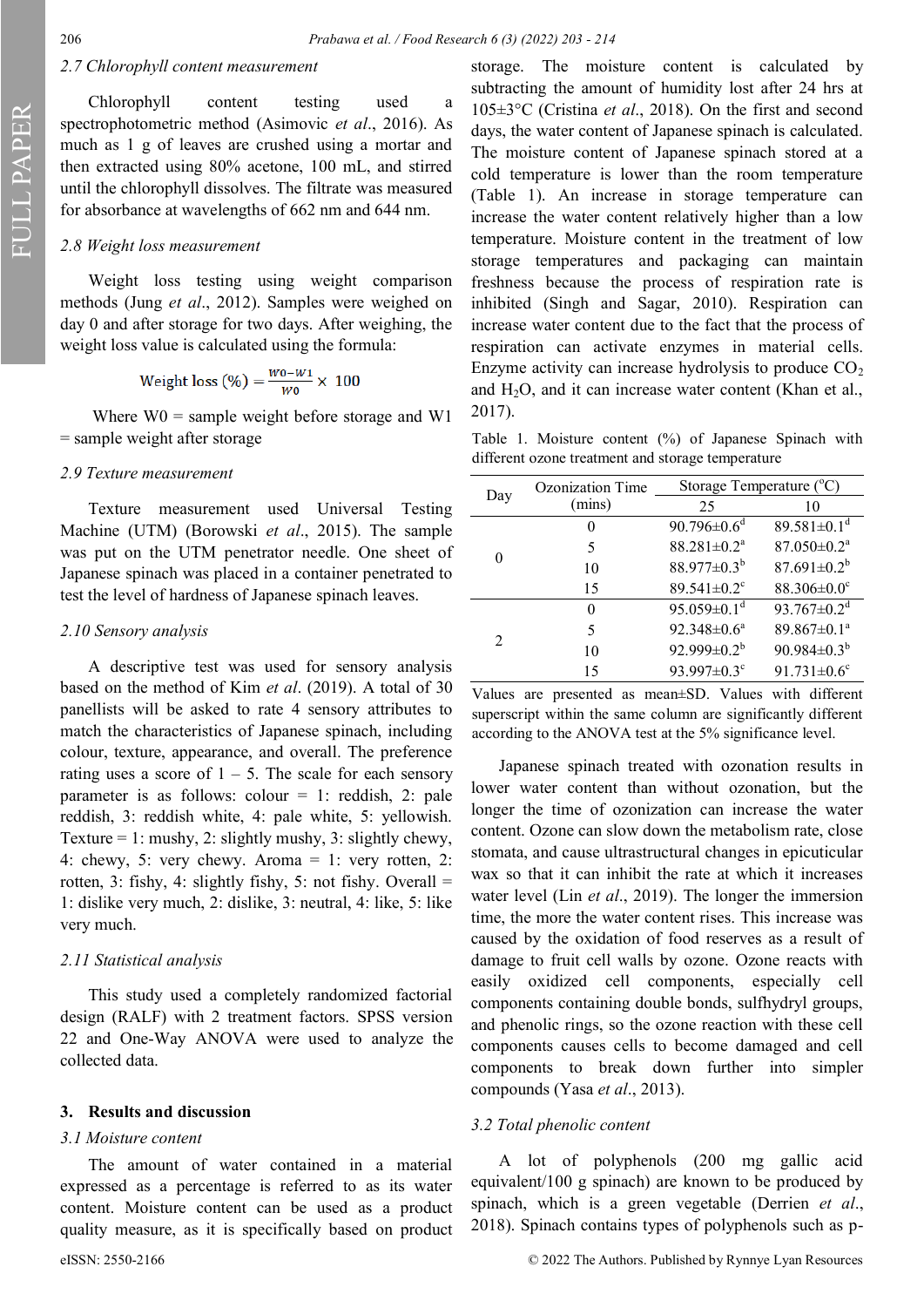comic acid, ferulic acid, and ortho-comic acid (Subhash *et al*., 2010). Phenolic compounds can inhibit free radicals, such as peroxide decomposition, metal inactivation, or capture oxygen in biological systems and prevent oxidative disease (Aryal *et al.,* 2019). Changes in the chemical composition of ozone-treated foods are found to be marginal at amounts below 1 ppm (1 ppm corresponds to 1.96 mg/m<sup>3</sup>) (Brodowska *et al.*, 2018).

Japanese spinach carried out by ozonation produces a higher total phenolic content than without ozonation. The use of ozone can inhibit the activity of the polyphenol oxidase enzyme and increase the antioxidant defence system through increased peroxidase activity (Lin *et al*., 2019). Phenylalanine ammonia lyase (PAL) activation resulting from the presence of ozone gas can result in increased phenolic content. PAL is indeed one of the key enzymes associated with the plant synthesis of phenolic compounds. Treatment with ozone can inhibit enzymes such as polyphenol oxidase and peroxidase that can cause phenolic compounds in fruits and vegetables to oxidize. Increased phenolic content may also be due to modification of the cell wall during exposure to ozone. This modification could have increased the extraction power and released some phenolic compounds in the cell wall (Onopiuk *et al*., 2017). The longer ozonation decreased the total phenolic value of Japanese spinach. Soaking in an ozone solution for too long will reduce the phenolic content due to ozone decomposition accompanied by the production of many free radicals such as hydroperoxyl (%  $H_2O$ ), hydroxyl (% OH), and superoxide radicals (%  $O_2$ ). Giving the right ozone dose can induce antioxidant defence reactions (Lv *et al*., 2019). Thus, the effective time for soaking Japanese spinach in maintaining total phenolics during storage is 5 min.

The total phenolic content of Japanese spinach stored at room temperature is lower than that of cold-stored spinach. That is because, at room temperature  $(25^{\circ}C)$ , the Japanese spinach phenolic content has been degraded. Storage with lower temperatures can reduce biochemical processes in vegetables such as ethylene production, respiration, or enzyme activity, although the phenolic content remains low due to degradation by polyphenol oxidase and peroxide. Storage of spinach in cold temperatures is more effective in maintaining phenolic content (Serea *et al*., 2014). An increase in temperature from  $2-22^{\circ}$ C does not cause degradation of the bioactive components of cherries (Moldovan *et al*., 2016). Hence, the most effective storage temperature for maintaining phenolic content in Japanese spinach is at  $10^{\circ}$ C. In this study, the total content of phenolic compounds on day 0 was 65.81-66.17 mg eqv gallic acid/100 g (Table 2), while according to Zikalala *et al*. (2017), the total

content of phenol compounds is 3.07 mg/g (Table 3). This difference can be caused by differences in the samples used.

Table 2. Total phenolic compound (mg eqv gallic acid/ 100 g) of Japanese Spinach with different ozone treatment and storage temperature

| Day                         | Ozonization Time | Storage Temperature (°C)     |                               |
|-----------------------------|------------------|------------------------------|-------------------------------|
|                             | (mins)           | 25                           | 10                            |
| 0                           |                  | $66.17 \pm 0.3^{\text{a}}$   | $81.840 \pm 0.3^{\text{a}}$   |
|                             | 5                | $77.70 \pm 0.1$ <sup>d</sup> | $93.125 \pm 0.5d$             |
|                             | 10               | $70.62 \pm 0.3$ bc           | $90.170 \pm 0.4^b$            |
|                             | 15               | $70.84 \pm 0.4$ <sup>c</sup> | $92.248 \pm 2.5$ <sup>c</sup> |
| $\mathcal{D}_{\mathcal{L}}$ | 0                | $65.81 \pm 0.5^b$            | $80.660 \pm 0.4^b$            |
|                             | 5                | $70.42 \pm 0.5$ °            | $87.965 \pm 0.2$ <sup>c</sup> |
|                             | 10               | $64.695 \pm 0.7^b$           | $80.620 \pm 0.5^b$            |
|                             | 15               | $62.285 \pm 0.7^{\text{a}}$  | $81.045 \pm 0.0^a$            |

Values are presented as mean±SD. Values with different superscript within the same column are significantly different according to the ANOVA test at the 5% significance level.

Table 3. The nutritional content of baby spinach leaves per 100 g of spinach (Zikalala *et al*., 2017)

|                          | Japanese Spinach |
|--------------------------|------------------|
| <b>Iron</b>              | $0.91$ ppm       |
| Zinc                     | 1.123 ppm        |
| Selenium                 | $0.001$ ppm      |
| <b>Total Phenols</b>     | $3.07$ mg/g      |
| <b>Total Carotenoids</b> | $0.89$ mg/g      |
| Flavonoid content        | $4.00$ mg/g      |
| Antioxidant              | $0.49$ mg/g      |
| Protein                  | 8.3%             |
| Nitrate                  | $0.02\%$         |

## *3.3 pH Value*

The value of the acidity (pH) states the acidity or basicity of a solution (Susanty and Sampepana, 2017). A pH value is calculated on the zero and second-day of storage. Japanese spinach stored at room temperature can reduce the pH more rapidly than at cold temperatures (Table 4). During storage, the pH value of seaweed decreases with the decrease in chlorophyll content. Hydrolysis occurs during storage, which lowers the pH value. The effect of increasing the storage temperature is that respiration takes place faster, which causes the number of organic acids to increase and the pH value to decrease. The decreased pH value is caused by a product interacting with  $CO<sub>2</sub>$  in the air, resulting in the breakdown of chlorophyll in lettuce, which is assisted by the chlorophyllase enzyme that the pH goes down (Rohmat *et al*., 2014).

Storage at cold temperatures is more effective in maintaining and reducing the level of pH reduction in Japanese spinach. Ozonation does not affect the pH value of Japanese spinach on either the 0 or the second day. The pH value of Japanese spinach was not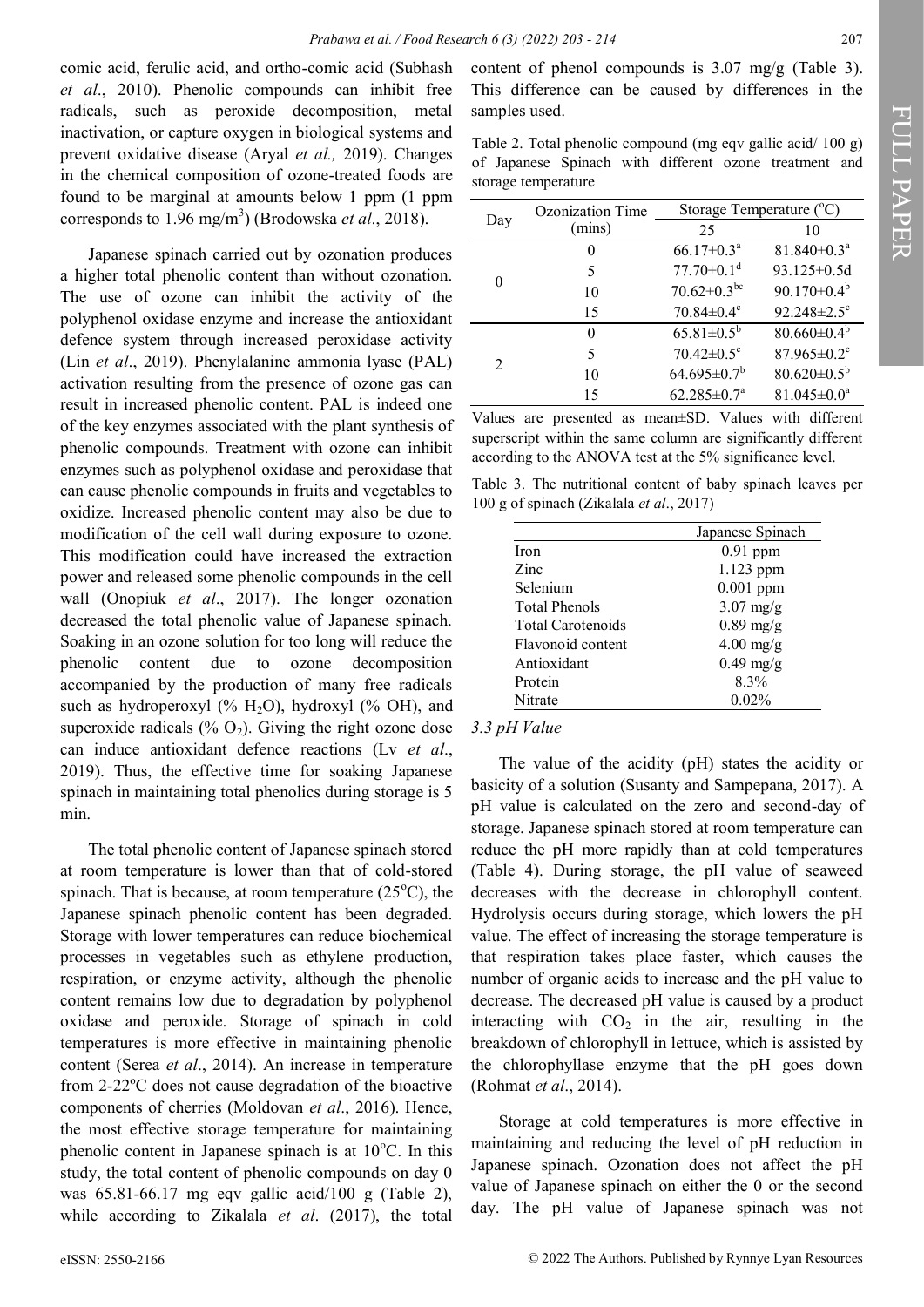FULL PAPER

significantly affected by ozonation treatment. According to Miller *et al*. (2013), there was no substantial change in the pH of fruits and vegetables handled with ozonation, indicating that the presence of ozonation did not affect the pH of fruits and vegetables. During storage, the slightly lower albumen pH observed in ozone-treated eggs indicated that ozone concentrations and exposure periods were successful in reducing the rate of albumen liquefaction, thus helping to preserve albumen consistency by monitoring the pH of the albumen. While yolk pH rose during storage, for all ozone concentrations, the rise was lower than the original pH for up to 4 weeks (Yüceer *et al*., 2016).

Table 4. pH Value of Japanese Spinach with different ozone treatment and storage temperature

| Day            | Ozonization Time | Storage Temperature $(^{\circ}C)$ |                              |
|----------------|------------------|-----------------------------------|------------------------------|
|                | (mins)           | 25                                | 10                           |
| 0              | 0                | $6.050 \pm 0.1^a$                 | $6.350 \pm 0.1^a$            |
|                | 5                | $6.275 \pm 0.1$ <sup>c</sup>      | $6.525 \pm 0.1$ <sup>c</sup> |
|                | 10               | $6.150 \pm 0.1^b$                 | $6.450 \pm 0.1^b$            |
|                | 15               | $6.250 \pm 0.1^b$                 | $6.475 \pm 0.1^b$            |
| $\mathfrak{D}$ | $\theta$         | $5.350 \pm 0.1^a$                 | $5.750 \pm 0.1^a$            |
|                | 5                | $5.650 \pm 0.1$ <sup>c</sup>      | $6.100 \pm 0.0$ <sup>c</sup> |
|                | 10               | $5.500 \pm 0.0^b$                 | 5.950 $\pm$ 0.1 <sup>b</sup> |
|                | 15               | $5.550 \pm 0.1^b$                 | $5.800 \pm 0.1^b$            |

Values are presented as mean±SD. Values with different superscript within the same column are significantly different according to the ANOVA test at the 5% significance level.

## *3.4 Chlorophyll*

Chlorophyll is one of the most important bioorganic molecules. It is the main pigment in photosynthesis (Milenković *et al*., 2012). There are positive effects of chlorophyll on inflammation, oxidation, and wound healing as it is a high nutrient source for antioxidants (İnanç, 2011). However, chlorophyll degradation is caused by non-enzymatic reactions, including heat, light, oxygen, and pH (Wang *et al*., 2013). It can be seen in Table 5, the chlorophyll content of Japanese spinach stored at room temperature is relatively lower than Japanese spinach stored at cold temperatures. High storage temperatures can decrease the chlorophyll due to chlorophyll rupture caused by the chlorophyllase enzyme. The chlorophyllase enzyme hydrolyzed the phytol chain from chlorophyll to form chlorophyllide, and phytol causes the decrease in chlorophyll content. The initial process of chlorophyll degradation is the loss of magnesium from the central molecule or the loss of the phytol tail chain that causes the  $CH<sub>3</sub>$  group on C-7 atoms to be separated and the chlorophyll bond is broken (Rohmat *et al*., 2014).

Based on the results, it is known that washing with ozonation treatment can increase the chlorophyll content in Japanese spinach. Washing with ozone can reduce the rate of discolouration in broccoli by preventing the activity of the enzyme chlorophyllase, which can damage chlorophyll, and the induction of antioxidants by ozone to protect chlorophyll. However, excessive ozone exposure can cause discolouration of lettuce leaves due to the decreased chlorophyll content (Miller *et al*., 2013). Ozonation treatment is effective in maintaining Japanese spinach chlorophyll during storage and the effective soaking time is 5 mins. The increased content of chlorophyll in lettuce may be due to several reasons. One problem may be that a large quantity of sewage sludge nutrients may provide useful trace elements required for plant chlorophyll syntheses, such as calcium (Ca), magnesium (Mg), and Zn (Chekli *et al*., 2017). Another consideration was that, by promoting plant growth and metabolism, the trace elements accelerated the transport of each other. This was the advantage of using sludge hydroponic solution, as without adding any additives, the sludge solution could be used immediately after dilution. Meanwhile, based on the third theory, when lettuce is exposed to ozone, it causes an increase in the concentration of chlorophyll in the plant by filtering ions and avoiding external osmotic pressure (Yang *et al.,* 2018).

Table 5. Chlorophyll content (mg/100 g) on Japanese Spinach with different ozone treatment and storage temperature

| Day                         | <b>Ozonization Time</b> | Storage Temperature $(°C)$    |                               |
|-----------------------------|-------------------------|-------------------------------|-------------------------------|
|                             | (mins)                  | 25                            | 10                            |
| 0                           | $\theta$                | $285.92 \pm 2.0^a$            | $304.67 \pm 0.5^{\text{a}}$   |
|                             | 5                       | $312.62 \pm 0.8$ <sup>c</sup> | $335.54 \pm 2.4$ <sup>c</sup> |
|                             | 10                      | 292.75±0.4 <sup>a</sup>       | $298.57 \pm 2.2^{ab}$         |
|                             | 15                      | $304.67 \pm 0.5^{\rm b}$      | $293.77 \pm 2.9^b$            |
| $\mathcal{D}_{\mathcal{A}}$ | 0                       | $245.08 \pm 2.7^b$            | $280.44 \pm 0.1^a$            |
|                             | 5                       | $284.51 \pm 1.4$ <sup>c</sup> | $324.33 \pm 1.5$ <sup>c</sup> |
|                             | 10                      | $240.35 \pm 0.9^b$            | $301.18 \pm 1.3^{b}$          |
|                             | 15                      | $230.98 \pm 0.5^{\text{a}}$   | $297.52 \pm 2.0^a$            |

Values are presented as mean±SD. Values with different superscript within the same column are significantly different according to the ANOVA test at the 5% significance level.

## *3.5 Weight loss*

Weight loss illustrates the loss of water contained in vegetables and fruits (Fan *et al*., 2019). The critical limit of weight loss in vegetables is 10%; if there is a loss of weight above 10% of the original weight, then the fresh vegetables are not worth selling (Asgar *et al*., 2011). Based on Table 6, Japanese spinach treated with ozonation shows a lower weight loss than without ozonisation. Ozonation treatment can effectively maintain water content in vegetables to reduce weight loss (Lin *et al*., 2019). Weight loss during storage tends to increase, ozone molecules are thought to enter the flower cabbage tissue through the stomata, then contact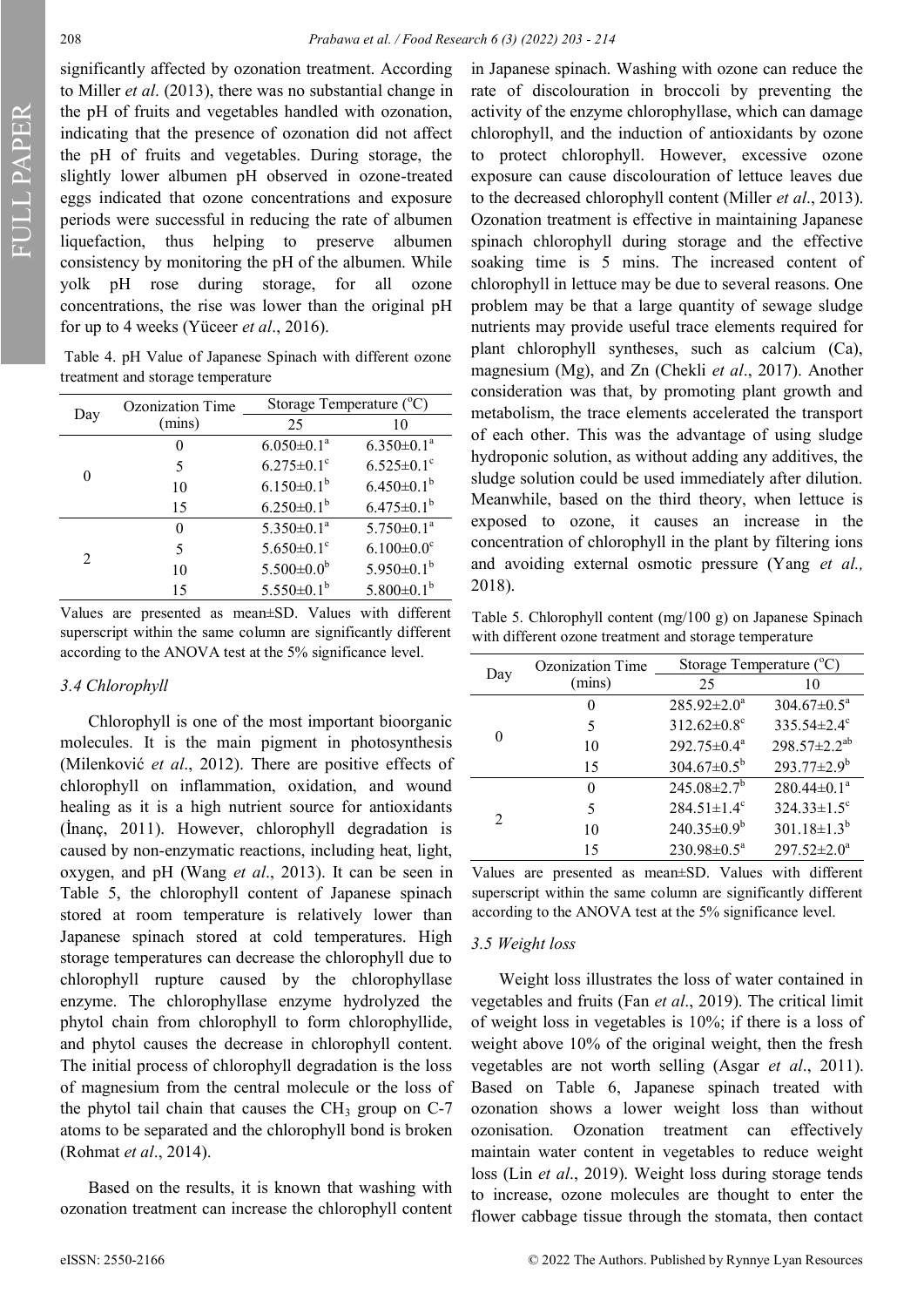with cell walls, which are then oxidized by ozone and can cause lysis. The ozone will make inactive enzymes in the membrane and cell nucleus, and it will inhibit respiration (Asgar *et al*., 2011). The ozonization treatment for 5 min is effective in reducing the increase in Japanese spinach weight loss during storage. Japanese spinach's weight loss when stored at high temperatures is relatively greater than when stored at low temperatures. Lower temperatures can depress respiration rates, thereby reducing the risk of weight loss (Asgar *et al*., 2015). When spinach leaves were blended with fine, whole leaves inside the same box, the propensity of all the spinach leaves within the bag to deteriorate more easily increased. The spinach production line industry must be very careful in choosing the right leaves before packaging (Ariffin *et al*., 2017).

Table 6. Weight loss (%) of Japanese Spinach with different ozone treatment and storage temperature

| Day                         | Ozonization Time | Storage Temperature (°C)     |                              |
|-----------------------------|------------------|------------------------------|------------------------------|
|                             | (mins)           | 25                           | 10                           |
| 0                           | 0                | $3.160 \pm 0.3$ <sup>c</sup> | $1.770 \pm 0.1$ <sup>c</sup> |
|                             | 5                | $2.128 \pm 0.1^a$            | $1.020 \pm 0.1^a$            |
|                             | 10               | $2.873 \pm 0.2^b$            | $1.585 \pm 0.1^b$            |
|                             | 15               | $3.025 \pm 0.0^{\circ}$      | $1.865 \pm 0.7$ <sup>c</sup> |
| $\mathcal{D}_{\mathcal{L}}$ | 0                | $6.403 \pm 0.4$ <sup>c</sup> | $4.115 \pm 0.4$ <sup>c</sup> |
|                             | 5                | $3.835 \pm 0.1^a$            | $1.255 \pm 0.2^a$            |
|                             | 10               | $4.968 \pm 0.2^b$            | $3.205 \pm 0.3^b$            |
|                             | 15               | $4.865 \pm 0.2^b$            | $3.193 \pm 0.4^b$            |

Values are presented as mean±SD. Values with different superscript within the same column are significantly different according to the ANOVA test at the 5% significance level.

#### *3.6 Texture*

Texture is an important quality attribute that can help producers and consumers in determining food viability. Fresh fruits and vegetables that have a firm texture are highly desired by consumers (Ma *et al*., 2017). As it can be seen in Table 7, Japanese spinach stored at low temperatures can better maintain its texture value than high-temperature storage. At room temperature, transpiration and respiration processes occur faster, and greater evaporation of water causes turgor pressure in the material to decrease. This loss of texture is due to a decline in cell wall turgor (Benítez *et al*., 2012). Japanese spinach with ozonation treatment shows a better texture value than without ozonation because ozonization can reduce the rate of respiration in Japanese spinach that the texture seems fresher. The texture of post-harvest agricultural products is influenced by respiration and the storage time of the metabolism (Babaremu *et al*., 2019). Ozonation can reduce the rate of respiration to maintain the quality and texture of the food. According to (Lin *et al*., 2019), ozone can slow down the digestion of tissue, close stomata, and induce

ulfastructural epicuticular wax changes such that breathing rate can be inhibited.

Table 7. Texture of Japanese Spinach with different ozone treatment and storage temperature

|                | Ozonization Time | Storage Temperature (°C)       |                                |
|----------------|------------------|--------------------------------|--------------------------------|
| Day            | (mins)           | 25                             | 10                             |
| 0              | 0                | $0.073 \pm 0.002$ <sup>a</sup> | $0.084 \pm 0.001$ <sup>a</sup> |
|                | 5                | $0.083 \pm 0.001$ <sup>c</sup> | $0.090 \pm 0.001$ <sup>c</sup> |
|                | 10               | $0.080 \pm 0.004^b$            | $0.086 \pm 0.003^b$            |
|                | 15               | $0.078 \pm 0.004^b$            | $0.086 \pm 0.001^b$            |
| $\mathfrak{D}$ | 0                | $0.064 \pm 0.002$ <sup>a</sup> | $0.078 \pm 0.000$ <sup>a</sup> |
|                | 5                | $0.075 \pm 0.001$ <sup>c</sup> | $0.088 \pm 0.001$ <sup>c</sup> |
|                | 10               | $0.071 \pm 0.000$ bc           | $0.082 \pm 0.000$ bc           |
|                | 15               | $0.072 \pm 0.001$ <sup>c</sup> | $0.080 \pm 0.001$ <sup>c</sup> |

Values are presented as mean±SD. Values with different superscript within the same column are significantly different according to the ANOVA test at the 5% significance level.

## *3.7 Colour*

Colour is one of the most important components in determining the quality of a material. Colour is an indicator of consumer preferences in choosing spinach (Asgar *et al*., 2017). In this study, a descriptive attribute test with 5 values was used to describe the colour of the Japanese spinach sample. The higher value indicates the best colour of Japanese spinach. The details of the colour assessment in the descriptive text of the smallest values include yellow, yellowish-green, yellow spot green, green, and dark green. The study's findings (Table 8) revealed that the organoleptic value of spinach color did not differ significantly with storage temperature or ozonation time. Ozone does not reduce the original quality of vegetable colour characteristics. The ozonation treatment maintains the colour of the material during storage to produce a better shelf life (Lin *et al*., 2019). In addition, panellists preferred ozonation samples of Japanese spinach. That is because ozone has disinfectant properties that can sterilize water and clean vegetables, giving the impression that they look cleaner than those

Table 8. Colour of Japanese Spinach with different ozone treatment and storage temperature

| Day            | Ozonization Time | Storage Temperature (°C)  |                           |
|----------------|------------------|---------------------------|---------------------------|
|                | (mins)           | 25                        | 10                        |
|                |                  | $4.47 \pm 0.5^{\text{a}}$ | $4.60 \pm 0.6^{\circ}$    |
|                | 5                | $4.50 \pm 0.5^{\text{a}}$ | $4.70 \pm 0.5^{\text{a}}$ |
|                | 10               | $4.47 \pm 0.6^{\text{a}}$ | $4.57 \pm 0.5^{\text{a}}$ |
|                | 15               | $4.53 \pm 0.5^{\text{a}}$ | $4.63 \pm 0.5^{\text{a}}$ |
|                | $\left( \right)$ | $3.40 \pm 0.5^{\text{a}}$ | $4.37 \pm 0.6^a$          |
| $\mathfrak{D}$ | 5                | $4.07 \pm 0.5^{\rm b}$    | $4.13 \pm 0.6^{ab}$       |
|                | 10               | $3.83 \pm 0.6^{ab}$       | $4.43 \pm 0.5^{\text{a}}$ |
|                | 15               | $3.67 \pm 0.5^{ab}$       | $4.40 \pm 0.5^{ab}$       |

Values are presented as mean±SD. Values with different superscript within the same column are significantly different according to the ANOVA test at the 5% significance level.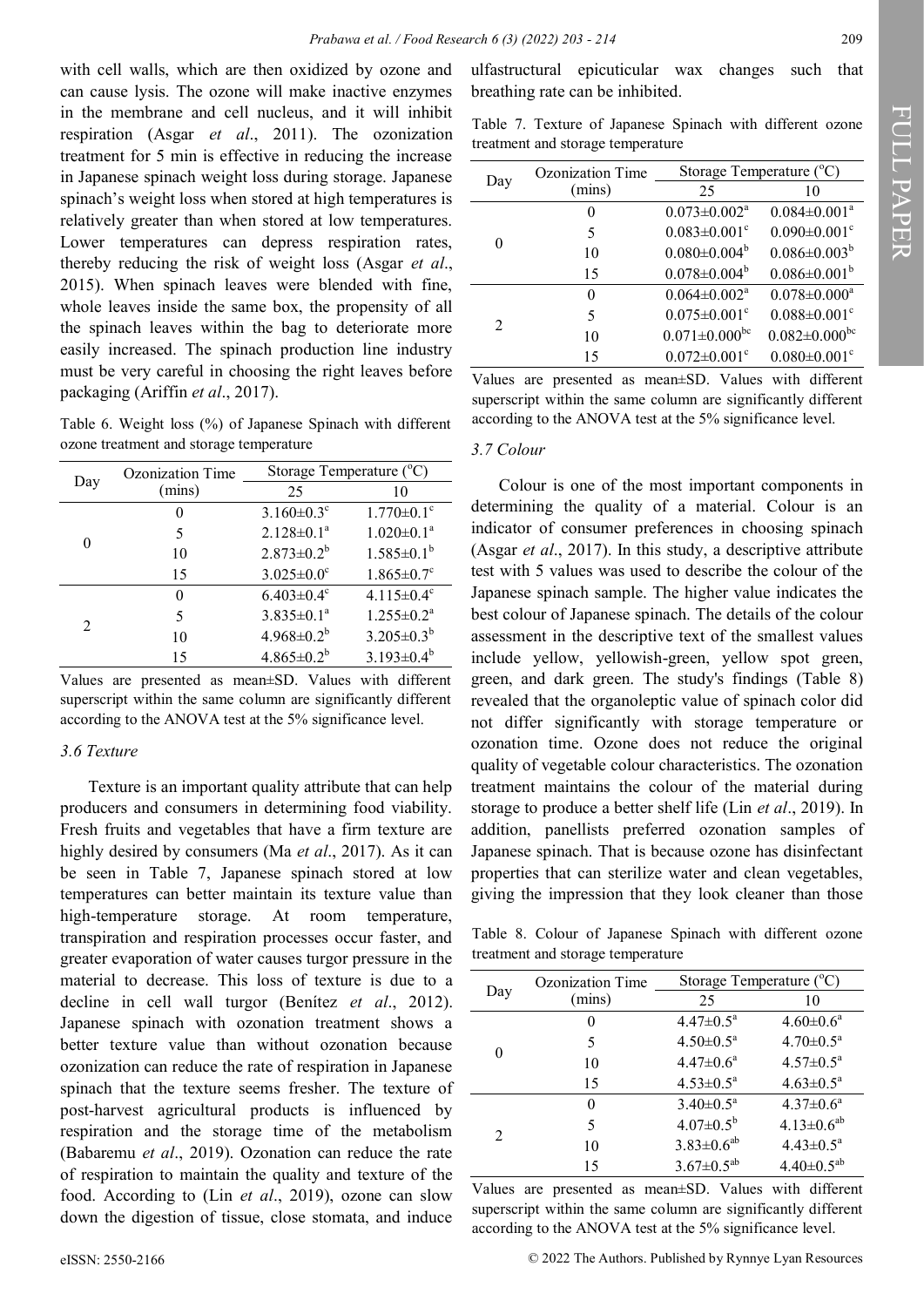washed without ozone, but washing with ozone does not eliminate the original colour characteristics of vegetables (Asgar *et al*., 2011). Changes in colour are caused by changes in natural pigments, such as chlorophyll, carotenoids, and anthocyanins, or by other enzymatic browning and non-enzymatic pigments (Miller *et al*., 2013). In general, ozone does not change the colour of the product.

#### *3.8 Appearance*

Appearance is one of the important quality factors for food ingredients as it is a visual assessment carried out on several criteria such as size, shape, colour, condition, freshness, and disability or injury (Asgar *et al*., 2011). Leaf vegetables, including spinach, are one type of vegetable that withers quickly (Rahayu *et al.,* 2013). In this study, a descriptive test of the appearance attributes with 5 scales describes the appearance of Japanese spinach. The higher value represents the best appearance of Japanese spinach. The results of the study (Table 9) show that ozonization affects the value of the appearance of Japanese spinach during storage. Ozonated Japanese spinach has a higher appearance value than without ozonation. Ozonization treatment can reduce the signs of spoilage and successfully preserve the consistency of the material's appearance during storage (Lin *et al*., 2019). Fruits and vegetables treated with ozonation and stored in cold storage have a better physical appearance compared to controls. Storage for three days showed a significant difference where the control showed decay while the fruits and vegetables that were treated with cold storage were still in fresh conditions (Prasetyaningrum, 2017). The hue angle values of the 6-mins UV-B studies showed the yellowing of fresh-cut spinach leaves was minimized and ultraviolet irradiation therapy improved the optical consistency of the samples (Ufuk Kasım and Kasım, 2017).

Table 9. Appearance of Japanese Spinach with different ozone treatment and storage temperature

| Day                         | <b>Ozonization Time</b> | Storage Temperature (°C)    |                             |
|-----------------------------|-------------------------|-----------------------------|-----------------------------|
|                             | (mins)                  | 25                          | 10                          |
| 0                           | $\theta$                | $3.40 \pm 0.5^{\text{a}}$   | $3.93 \pm 0.6^a$            |
|                             | 5                       | $3.67 \pm 0.5^b$            | $4.37 \pm 0.5^b$            |
|                             | 10                      | $3.60 \pm 0.5^{ab}$         | $4.17 \pm 0.4^{ab}$         |
|                             | 15                      | $3.53 \pm 0.5^{ab}$         | $4.03 \pm 0.6^{ab}$         |
| $\mathcal{D}_{\mathcal{L}}$ | $\Omega$                | $2.73 \pm 0.5^{\text{a}}$   | $3.50 \pm 0.5^a$            |
|                             | 5                       | $3.07 \pm 0.4$ <sup>c</sup> | $4.23 \pm 0.4$ <sup>c</sup> |
|                             | 10                      | $2.93 \pm 2.5^b$            | $3.87 \pm 0.4^b$            |
|                             | 15                      | $2.87 \pm 0.4^{ab}$         | $3.70 \pm 0.5^{ab}$         |

Values are presented as mean±SD. Values with different superscript within the same column are significantly different according to the ANOVA test at the 5% significance level.

## *3.9 Hardness*

Texture or hardness is one of the essential consistency characteristics for the viability of food for both suppliers and customers. Fresh vegetables with good qualities in toughness, hardness, and crunchy texture are preferred by consumers. Consumers or panellists tend to be more sensitive to texture differences than to taste (Ma *et al.,* 2017). In this study, a descriptive attribute texture test with 5 values of red spinach was described. Similarly, the higher value shows the best Japanese spinach texture. The details of the texture assessment in the descriptive test of the smallest value include very soft, soft, somewhat soft, hard, and very hard. Texture testing was carried out on the leaves and stems of Japanese spinach. The results of the study (Table 10) show that ozonation treatment and storage temperature affect the value of Japanese spinach hardness. Japanese spinach stored at low temperatures has a higher hardness value than at room temperature. Storage at low temperatures can inhibit respiration, thereby delaying softening, discolouration, quality changes, and other chemical processes. The hardness of red chilli during storage has decreased because of the cell wall texture changes due to chemical changes during the metabolic process (Asgar *et al*., 2017). Ozonation treatment can prevent wilting and maintain the texture of Japanese spinach during softening. This is because ozonation can suppress the rate of respiration, which can damage the texture or hardness of Japanese spinach (Lin *et al*., 2019).

Table 10. The hardness of Japanese Spinach with different ozone treatment and storage temperature

| Day           | Ozonization Time | Storage Temperature $(°C)$ |                           |
|---------------|------------------|----------------------------|---------------------------|
|               | (mins)           | 25                         | 10                        |
| 0             |                  | $3.50 \pm 0.5^a$           | $4.00 \pm 0.5^{\text{a}}$ |
|               | 5                | $3.87 \pm 0.4^b$           | $4.40 \pm 0.5^b$          |
|               | 10               | $3.80 \pm 0.4^b$           | $4.17 \pm 0.4^b$          |
|               | 15               | $3.77 \pm 0.6^{ab}$        | $4.13 \pm 0.6^{ab}$       |
| $\mathcal{L}$ | $\theta$         | $2.73 \pm 0.5^{\text{a}}$  | $3.80 \pm 0.4^{\text{a}}$ |
|               | 5                | $3.53 \pm 0.5$ °           | $4.33 \pm 0.5$ °          |
|               | 10               | $3.20 \pm 0.4^b$           | $4.00 \pm 0.5^{\rm b}$    |
|               | 15               | $3.23 \pm 0.6^b$           | $3.97 \pm 0.6^b$          |

Values are presented as mean±SD. Values with different superscript within the same column are significantly different according to the ANOVA test at the 5% significance level.

#### *3.10 Overall*

In this attribute, panellists were asked to rate the Japanese spinach as a whole based on their respective ratings. This assessment consists of 5 scales where the greater the value, the preferred Japanese spinach. Japanese spinach was used for sensory analysis using whole spinach as shown in Figure 1. There is a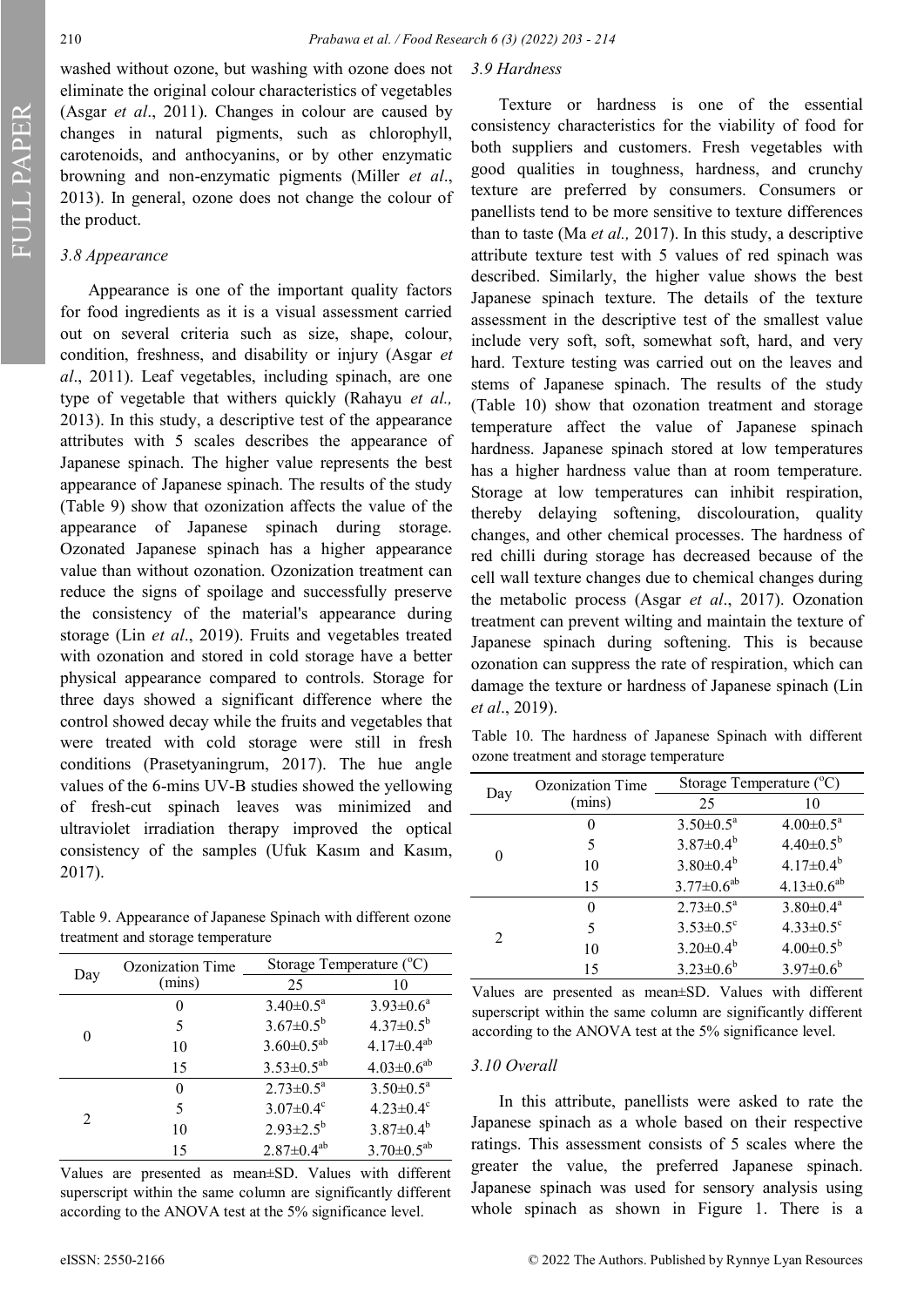significant difference between cold and room temperature storage. The overall value of Japanese spinach at cold temperatures is higher than at room temperature (Table 11). The ozonation treatment showed a significant difference in the overall value of Japanese spinach on the second day. Japanese spinach treated with ozonation received a higher overall value than at room temperature. Table 11 shows that 5 mins of ozonization immersion time displayed the best results. Thus, the most effective treatment for maintaining the sensory quality of Japanese spinach during storage is ozonation with an immersion time of 5 mins and kept at cold temperatures.



Figure 1. Japanese Spinach (Suwarto, 2014)

Table 11. Organoleptic overall of Japanese Spinach with different ozone treatment and storage temperature

| Day                         | Ozonization Time | Storage Temperature $(^{\circ}C)$ |                           |
|-----------------------------|------------------|-----------------------------------|---------------------------|
|                             | (mins)           | 25                                | 10                        |
| 0                           | 0                | $3.57 \pm 0.5^a$                  | $4.10 \pm 0.4^a$          |
|                             | 5                | $3.83 \pm 0.4^b$                  | $4.50 \pm 0.5^b$          |
|                             | 10               | $3.70 \pm 0.5^{ab}$               | $4.23 \pm 0.4^{ab}$       |
|                             | 15               | $3.67 \pm 0.5^{\text{a}}$         | $4.20 \pm 0.4^a$          |
| $\mathcal{D}_{\mathcal{L}}$ | $\theta$         | $2.40 \pm 0.5^a$                  | $3.70 \pm 0.5^{\text{a}}$ |
|                             | 5                | $3.17 \pm 0.4^c$                  | $4.33 \pm 0.5$ °          |
|                             | 10               | $2.73 \pm 0.5^b$                  | $3.93 \pm 0.3^b$          |
|                             | 15               | $2.87 \pm 0.7$ <sup>b</sup>       | $3.90 \pm 0.3^b$          |

Values are presented as mean±SD. Values with different superscript within the same column are significantly different according to the ANOVA test at the 5% significance level.

## **4. Conclusion**

Most of the postharvest Japanese spinach damage is caused by respiration rate. The ozonation process and storage temperature affect the physical, chemical, and sensory properties of Japanese spinach. Ozonation treatment for 5 minutes and storing in cold temperatures can reduce water content increase (87.050% and 89.867%), total phenolic (93.125 and 87.965 mg eqv gallic acid/100 g), chlorophyll content (335.54 and 324.33 mg/100 g), weight loss (1.020% and 1.255%), texture (0.090 and 0.088), and sensory qualities such as ozone exposure for too long will damage the quality of Japanese spinach. According to the findings of this study, ozonation treatment for 5 minutes followed by storage at cold temperatures is effective in preserving the

physical, chemical, and sensory qualities of Japanese spinach during storage.

## **Conflict of interest**

The authors declare no conflict of interest.

## **References**

- Alexandre, E.M.C., Brandão, T.R.S. and Silva, C.L.M. (2011). Modelling Microbial Load Reduction in Foods Due to Ozone Impact. *Procedia Food Science*, 1, 836–841. https://doi.org/10.1016/ j.profoo.2011.09.126
- Anakottapary, D.S. (2014). Modifikasi Alat Refrigerator Dengan Penambahan Proses Pengkabutan Air Untuk Penyimpanan Sayur Bayam. *Jurnal Logic*, 14(2), 65 –70. [In Bahasa Indonesia].
- Arianti, Y.S. and Utami, B.W. (2015) Strategi Pengembangan Agribisnis Bayam Jepang Organil di Desa Batur, Kecamatan Getasan, Kabupaten Semarang. *Agrista*, 3(3), 387–399. [In Bahasa Indonesia].
- Ariffin, S.H., Gkatzionis, K. and Bakalis, S. (2017). Leaf injury and its effect towards shelf-life and quality of ready-to-eat (RTE) spinach. *Energy Procedia*, 123, 105–112. https://doi.org/10.1016/ j.egypro.2017.07.265
- Aryal, S., Manoj, K.B., Krisha, D., Puspa, K., Roshani, G. and Niranjan, K. (2019). Total Phenolic Content, Flavonoid Content and Antioxidant Potential of Wild Vegetables from Western Nepal. *Plants*, 8(4), 96. https://doi.org/10.3390/plants8040096
- Asgar, A., Musaddad, D., Setyabudi, D.A. and Hasan, Z.H. (2015). Teknologi Ozonisasi Untuk Mempertahankan Kesegaran Cabai Cultivar Kencana Selama Penyimpanan. *Jurnal Penelitian Pascapanen Pertanian*, 12(1), 20-26. [https://doi.org/10.21082/](https://doi.org/10.21082/jpasca.v12n1.2015.20-26) [jpasca.v12n1.2015.20](https://doi.org/10.21082/jpasca.v12n1.2015.20-26)-26 [In Bahasa Indonesia].
- Asgar, A., Musaddad, D. and Sutarya, R. (2017). Pengaruh Ozonisasi dan Kemasan untuk Mereduksi Residu Pestisida dan Mempertahankan Karakteristik Kesegaran Cabai Merah dalam Penyimpana. *Jurnal Hortikultura*, 27(2), 241–252. [https://](https://doi.org/10.21082/jhort.v27n2.2017.p241-252) [doi.org/10.21082/jhort.v27n2.2017.p241](https://doi.org/10.21082/jhort.v27n2.2017.p241-252)-252 [In Bahasa Indonesia].
- Asgar, A., Sugiarto, A.T., Sumartini. and Ariani, D. (2011). Kajian Ozonisasi  $(O_3)$  Terhadap Karakteristik Kubis Bunga (*Brassica oleracea* var. botrytis) Segar selama Penyimpanan Suhu Dingin. *Berita Biologi*, 10(6), 787–795. [https://](https://doi.org/10.1017/CBO9781107415324.004) [doi.org/10.1017/CBO9781107415324.004 \[](https://doi.org/10.1017/CBO9781107415324.004)In Bahasa Indonesia].

FULL PAPER

FULL PAPER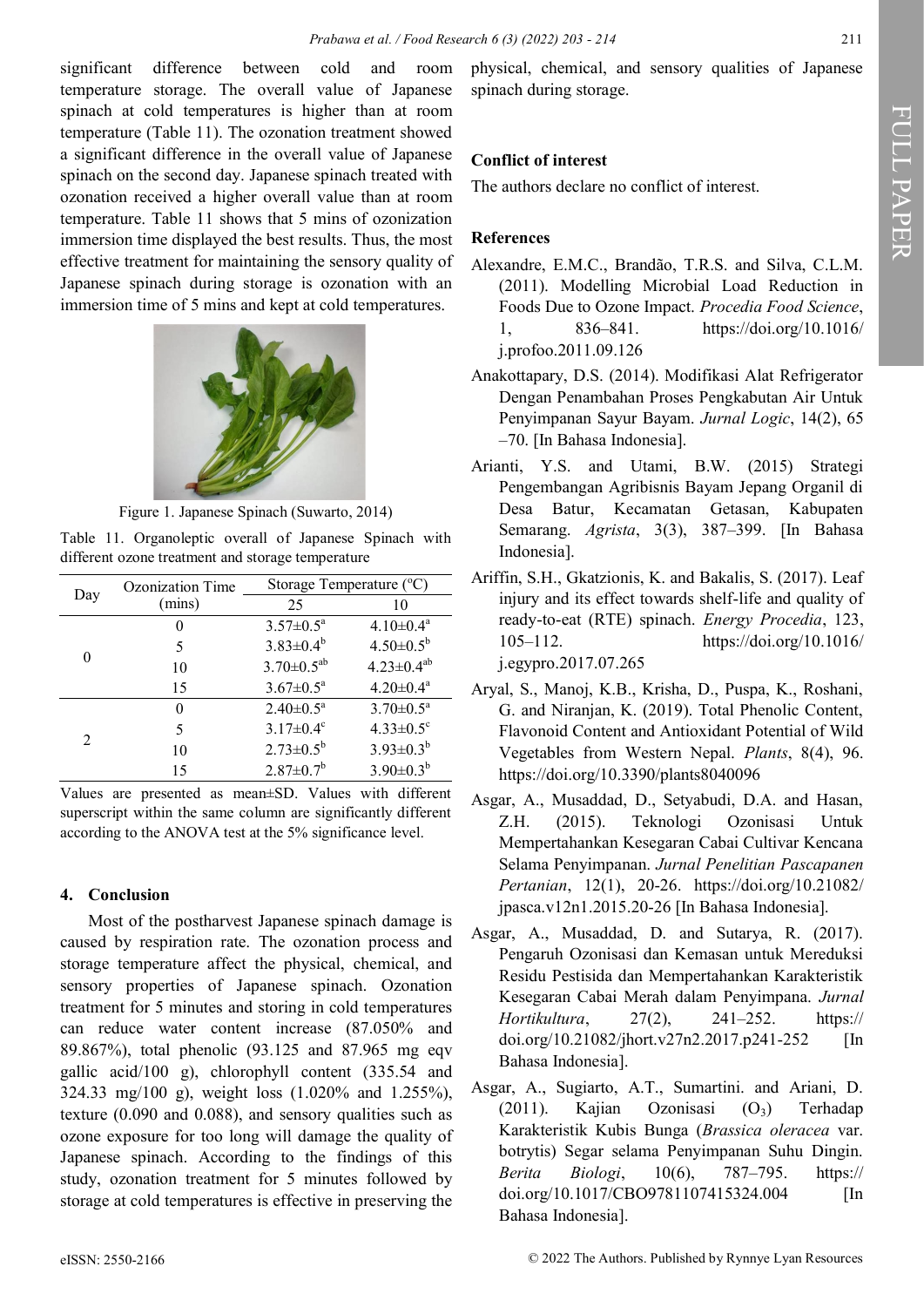- Asimovic, Z., Sarajevo, F.S., Cengic, L. and Murtic, S. (2016). Spectrophotometric determination of total chlorophyll content in fresh vegetables. *Work Faculty Agriculture Food Science Unversity Sarajev*, 66(1), 104–107.
- Babaremu, K.O., Adekanye, T.A., Okokpujie, I.P., Fayomi, J. and Atiba, O.E. (2019). The significance of active evaporative cooling system in the shelf life enhancement of vegetables (red and green tomatoes) for minimizing post-harvest losses. *Procedia Manufacturing*, 35, 1256–1261. https:// doi.org/10.1016/j.promfg.2019.06.084
- Bajčan, D., Tomáš, J., Uhlířová, G., Árvay, J., Trebichalský, P., Stanovič, R. and Šimanský, V. (2013). Antioxidant potential of spinach, peas, and sweetcorn in relation to freezing period. *Czech Journal of Food Sciences*, 31(6), 613–618. https:// doi.org/10.17221/529/2012-CJFS
- Benítez, S., Chiumenti, M., Sepulcre, F., Achaerandio, I. and Pujolá, M. (2012). Modeling the effect of storage temperature on the respiration rate and texture of fresh cut pineapple. *Journal of Food Engineering*, 113(4), 527–533. https:// doi.org/10.1016/j.jfoodeng.2012.07.022
- Borowski, J., Narwojsz, A., Borowska, E.J. and Majewska, K. (2015). The effect of thermal processing on sensory properties, texture attributes and pectic changes in broccoli. *Czech Journal of Food Sciences*, 33(3), 254–260. https:// doi.org/10.17221/207/2014-CJFS
- Britton, H.C., Draper, M. and Talmadge, J.E. (2020). Antimicrobial efficacy of aqueous ozone in combination with short chain fatty acid buffers. *Infection Prevention in Practice*, 2(1), 100032. https://doi.org/10.1016/j.infpip.2019.100032
- Brodowska, A.J., Nowak, A. and Śmigielski, K. (2018). Ozone in the food industry: Principles of ozone treatment, mechanisms of action, and applications: An overview. *Critical Reviews in Food Science and Nutrition*, 58(13), 2176–2201. https:// doi.org/10.1080/10408398.2017.1308313
- Cristina, V., Suzane, M., Ferreira, M. and Silva, V. (2018). Measuring dry extract in dairy products: optimizing the methodology. *Ciencia Rural*, 48(7), e20170883. https://doi.org/10.1590/0103- 8478cr20170883
- Derrien, M., Aghabararnejad, M., Gosselin, A., Desjardins, Y. and Angers, P. (2018). Optimization of supercritical carbon dioxide extraction of lutein and chlorophyll from spinach by-products using response surface methodology. *LWT - Food Science and Technology*, 93, 79–87. [https://doi.org/10.1016/](about:blank) [j.lwt.2018.03.016](about:blank)
- Deven, M. and Steesh, B. (2014). Pharmacological Activity of *Spinacia Oleracea* Linn. A Complete Overview. *Asian Journal Pharmaceutical Research and Development*, 2(1), 83–93.
- Fan, K., Zhanga, M., Bhandarid, B. and Jiang, F. (2019). A Combination Treatment of Ultrasound and ε-Polylysine to Improve Microorganisms and Storage Quality of Fresh-cut Lettuce. *LWT - Food Science and Technology*, 113*,* 108315. https:// doi.org/10.1016/j.lwt.2019.108315
- Hakiki, D.N., Darmawati, E., Purwanto, A. and Hideto, U. (2019). Perubahan Kualitas Pasca Panen Bayam Organik selama Penyimpanan setelah Perlakuan Heat Shock dan Hydrocooling. *Journal of Chemical Information and Modeling*, 53(9), 1689–1699. [https://doi.org/10.1017/CBO9781107415324.004 \[](about:blank)In Bahasa Indonesia].
- İnanç, A.L. (2011). Chlorophyll: Structural Properties, Health Benefits and Its Occurrence in Virgin Olive Oils. *Academic Food Journal*, 9(2), 26–32.
- Jeon, M.J. and Ha, J.W. (2020). Synergistic bactericidal effect and mechanism of X-ray irradiation and citric acid combination against food-borne pathogens on spinach leaves. *Food Microbiology*, 91, 103543. https://doi.org/10.1016/j.fm.2020.103543
- Jeong, Y.J. and Ha, J.W. (2019). Combined treatment of UV-A radiation and acetic acid to control foodborne pathogens on spinach and characterization of their synergistic bactericidal mechanisms. *Food Control*, 106, 106698. https://doi.org/10.1016/ j.foodcont.2019.06.024
- Jung, Y.J., Padmanabahn, Hong, J.H., Lim, J. and Kim, K.O. (2012). Consumer Freshness Perception of Spinach Samples Exposed to Different Storage Condition. *Postharvest Biology and Technology*, 73, 115–121. [https://doi.org/10.1016/](https://doi.org/10.1016/j.postharvbio.2012.06.005) [j.postharvbio.2012.06.005](https://doi.org/10.1016/j.postharvbio.2012.06.005)
- Karaca, H. and Velioglu, Y.S. (2014). Effects of ozone treatments on microbial quality and some chemical properties of lettuce, spinach, and parsley. *Postharvest Biology and Technology*, 88, 46–53. https://doi.org/10.1016/j.postharvbio.2013.09.003
- Khan, W., Singh, V., Sagar, A. and Singh, S.N. (2017). Response of phosphorus application on growth and yield attributes of sweet corn (*Zea mays L. saccharate*) varieties. *Journal of Pharmacognosy and Phytochemistry*, 6(5), 2144–2146.
- Kim, M.A., van Hout, D., Zandstra, E.H. and Lee, H.S. (2019). Consumer acceptance measurement focusing on a specified sensory attribute of products: Can the attribute-specified degree of satisfaction-difference (DOSD) method replace hedonic scaling? *Food*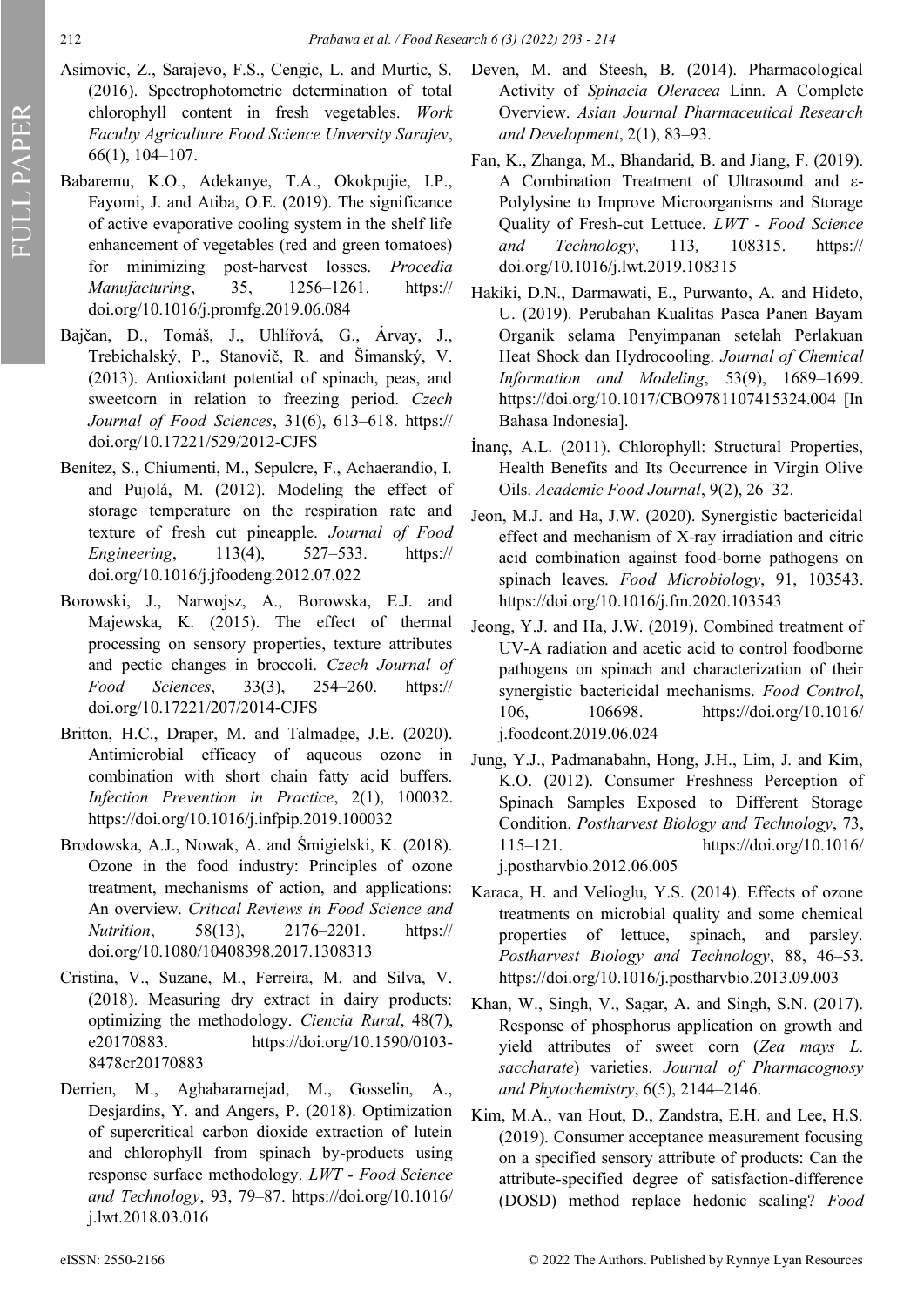*Quality and Preference*, 75, 198–208. https:// doi.org/10.1016/j.foodqual.2019.03.009

- Chekli, L., Kim, J.E., Saliby, I.E., Kim, Y., Phuntsho, S., Li, S., Ghaffour, N., Leiknes, T. and Shon, H.K. (2017). Fertilizer drawn forward osmosis process for sustainable water reuse to grow hydroponic lettuce using commercial nutrient solution. *Separation and Purification Technology*, 181, 18–28. https:// doi.org/10.1016/j.seppur.2017.03.008
- Liman, M.G., Abdullahi, A.S., Lawal Maigoro, A. and Umar, K.J. (2014). Effects of Three Drying Techniques on Mineral Composition of Some Leafy Garden Vegetables. *IOSR Journal of Applied Chemistry*, 7(1), 38–42. https://doi.org/10.9790/5736 -07123842
- Lin, S., Chen, C., Luo, H., Xu, W., Zhang, H., Tian, J.J., Ju, R. and Wang, L. (2019). The combined effect of ozone treatment and polyethylene packaging on postharvest quality and biodiversity of *Toona sinensis* (A.Juss.) M.Roem. *Postharvest Biology and Technology*, 154(5), 1–10. https://doi.org/10.1016/ j.postharvbio.2019.04.010
- Lv, Y., Tahir, I.I. and Olsson, M.E. (2019). Effect of ozone application on bioactive compounds of apple fruit during short-term cold storage. *Scientia Horticulturae*, 253, 49–60. https://doi.org/10.1016/ j.scienta.2019.04.021
- Ma, L., Zhang, M., Bhandari, B. and Gao, Z. (2017). Trends in Food Science and Technology Recent developments in novel shelf life extension technologies of fresh-cut fruits and vegetables. *Trends in Food Science and Technology*, 64, 23–38. https://doi.org/10.1016/j.tifs.2017.03.005
- Mattioli, S., Ortenzi, R., Scuota, S., Cartoni Mancinelli, A., Dal Bosco, A., Cotozzolo, E. and Castellini, C. (2020). Impact of ozone and UV irradiation sanitation treatments on the survival of *Salmonella* and the physical–chemical characteristics of hen eggs. *Journal of Applied Poultry Research*, 29(2), 409–419. https://doi.org/10.1016/j.japr.2020.01.004
- Mayton, H.M., Marcus, I.M. and Walker, S.L. (2019). *Escherichia coli* O157:H7 and *Salmonella Typhimurium* adhesion to spinach leaf surfaces: Sensitivity to water chemistry and nutrient availability. *Food Microbiology*, 78, 134–142. https://doi.org/10.1016/j.fm.2018.10.002
- Milenković, S.M., Zvezdanović, J.B., Andelković, T.D. and Marković, D.Z. (2012). The identification of chlorophyll and its derivatives in the pigment mixtures: HPLC-chromatography, visible and mass spectroscopy studies. *Advanced Technologies*, 1(1), 16–24. http://alfa.tf.ni.ac.rs/casopis/sveska1/c2.pdf
- Miller, F.A., Silva, C.L.M. and Brandão, T.R.S. (2013). A Review on Ozone-Based Treatments for Fruit and Vegetables Preservation. *Food Engineering Reviews*, 5(2), 77–106. https://doi.org/10.1007/s12393-013- 9064-5
- Moldovan, B., Popa, A. and David, L. (2016). Effects of storage temperature on the total phenolic content of Cornelian Cherry (*Cornus mas* L.) fruits extracts. *Journal of Applied Botany and Food Quality*, 89, 208–211. https://doi.org/10.5073/ JABFQ.2016.089.026
- Mu, Y., Feng, Y., Wei, L., Li, C., Cai, G. and Zhu, T. (2020). Combined effects of ultrasound and aqueous chlorine dioxide treatments on nitrate content during storage and postharvest storage quality of spinach (*Spinacia oleracea* L.). *Food Chemistry*, 333, 127500. https://doi.org/10.1016/ j.foodchem.2020.127500
- Olanya, O.M., Niemira, B.A. and Phillips, J.G. (2015). Effects of gamma irradiation on the survival of *Pseudomonas fluorescens* inoculated on romaine lettuce and baby spinach. *LWT - Food Science and Technology*, 62(1), 55–61. https://doi.org/10.1016/ j.lwt.2014.12.031
- Onopiuk, A., Półtorak, A., Moczkowska, M., Szpicer, A. and Wierzbicka, A. (2017). The impact of ozone on health-promoting, microbiological, and colour properties of *Rubus ideaus* raspberries. *CYTA - Journal of Food*, 15(4), 563–573. [https://](about:blank) [doi.org/10.1080/19476337.2017.1317669](about:blank)
- Prabawa, S., Putri, D.K.R., Kawiji, Yudhistira, B. (2021). Pengaruh Variasi Waktu Ozonisasi dan Suhu Penyimpanan Terhadap Karakteristik Fisika, Kimia, dan Sensoris pada Daging Ayam Broiler (*Gallus Domesticus*). *Jurnal Ilmiah Rekayasa Pertanian dan Biosistem*, 9(2), 168-184. https://doi.org/10.29303/ jrpb.v9i2.277 [In Bahasa Indonesia].
- Prasetyaningrum, A. (2017). Prototype Penyimpanan Buah Dan Sayur Menggunakan Ozon Dan Metode Evaporative Cooling Sebagai Sistem Pendingin. *Jurnal Aplikasi Teknologi Pangan*, 6(1), 31–35. [https://doi.org/10.17728/jatp.213 \[](https://doi.org/10.17728/jatp.213)In Bahasa Indonesia].
- Rahayu, S., Asgar, A., Hidayat, I., Kusmana, K. and Djuariah, D. (2013). Quality Evaluation of Some Genotype of Spinach (*Amaranthus* sp.) Cultivated in West Java. *Berita Biologi*, 12(2), 153–160.
- Ramos, B., Brandão, T.R.S., Teixeira, P. and Silva, C.L.M. (2020). Biopreservation approaches to reduce *Listeria monocytogenes* in fresh vegetables. *Food Microbiology*, 85, 103282. https:// doi.org/10.1016/j.fm.2019.103282